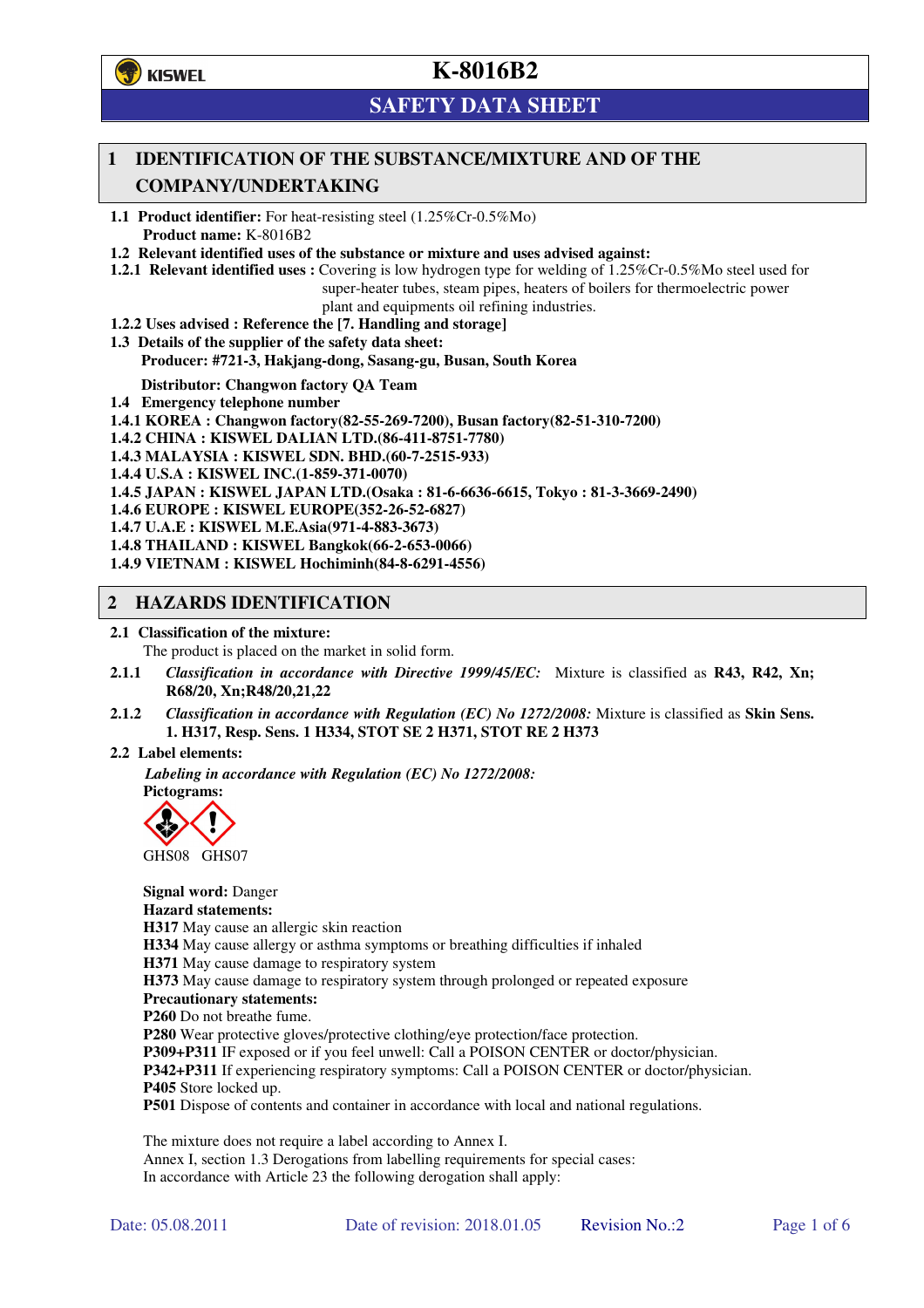

## **SAFETY DATA SHEET**

Metals in massive form, alloys, mixtures containing polymers and mixtures containing elastomers do not require a label according to this Annex, if they do not present a hazard to human health by inhalation, ingestion or contact with skin or to the aquatic environment in the form in which they are placed on the market, although classified as hazardous in accordance with the criteria of this Annex.

### **On the other hand, we want to offer classification and label of welding fume for workers.**

**2.3 Other hazards:** No data available.

## **3 COMPOSITION/INFORMATION ON INGREDIENTS**

**3.1 Substances:** No data available.

**3.2 Mixtures:** The mixture contains dangerous substances:

|                                |           |                                    | <b>Classification</b>                         |                                                          |                                 |                                     |                                  |             |
|--------------------------------|-----------|------------------------------------|-----------------------------------------------|----------------------------------------------------------|---------------------------------|-------------------------------------|----------------------------------|-------------|
| <b>Substance name</b>          | EC No.    | Registr.<br>$\mathbf{n}\mathbf{o}$ | 67/548/EEC                                    | <b>Hazard Class</b><br>and<br><b>Category</b><br>Code(s) | <b>Hazard</b><br>state-<br>ment | Pictogram/<br><b>Signal</b><br>word | Conc.<br>$(\%)$<br><b>Volume</b> | <b>Note</b> |
| <sup>1</sup> Ferro Silicon     |           | ۰                                  |                                               |                                                          | -                               |                                     | $1.0 - 5.0$                      |             |
| <sup>1</sup> Calcium fluoride  | 232-188-7 | ٠                                  |                                               |                                                          | ۰                               |                                     | $3.0 - 7.0$                      |             |
| $1/2$ Limestone                | 215-279-6 | $\blacksquare$                     | $\blacksquare$                                |                                                          | -                               |                                     | $8.0 - 12.0$                     |             |
| $2,3$ Chromium                 | 231-157-5 |                                    | R43<br>R42                                    | Skin Sens. 1<br>Resp. Sens. 1                            | H317<br>H334                    | Danger                              | $0.1 - 1.0$                      |             |
| $1,2$ Mica                     |           | $\blacksquare$                     | ٠                                             |                                                          |                                 |                                     | $0.1 - 1.0$                      |             |
| <sup>2,3</sup> Titaniumdioxide | 236-675-5 | $\overline{\phantom{a}}$           | Xi; R36<br>Xi; R37<br>T; R48/23               | Eye Irrit. 2<br>STOT SE <sub>3</sub><br>STOT RE 1        | H319<br>H335<br>H372            | Danger                              | $1.0 - 3.0$                      |             |
| <sup>1</sup> Sodium silicate   | 239-981-7 |                                    |                                               |                                                          |                                 |                                     | $1.0 - 5.0$                      |             |
| $2,3$ Iron                     | 231-096-4 |                                    | Xn;<br>R68/20/21/22<br>$Xn$ :<br>R68/20/21/22 | STOT SE <sub>2</sub><br><b>STOT RE2</b>                  | H371<br>H373                    | Warning                             | $68.0 - 72.0$                    |             |

<sup>1</sup>Substance is not classified in terms of Regulation (EC) No. 1272/2008 Annex VI.

<sup>2</sup>Substance with workplace exposure limits.

\* See all the hazard statements in chapter 16.

# **4 FIRST AID MEASURES**

#### **4.1 Description of first aid measures:**

**In case of respiratory exposure**: Remove to fresh air and keep at rest. If breathing is difficult or has stopped, administer artificial respiration as necessary. Seek medical attention.

**In case of skin contamination**: Wash contaminated area thoroughly with soap and water. Remove and wash contaminated clothing. If a persistent rash or irritation occurs, seek medical attention.

 **In case of intrusion into eye**: Immediately flush eyes with large amounts of running water for at least 15 minutes, lifting the upper and lower eyelids. Get medical attention.

**In case of oral intake**: Ingestion is considered unlikely due to product form. However, if swallowed do not induce vomiting. Seek medical attention. Advice to doctor: treat symptomatically.

- **4.2 Most important symptoms and effects, both acute and delayed:** No data available.
- **4.3 Indication of any immediate medical attention and special treatment needed:** No data available.

## **5 FIREFIGHTING MEASURES**

**5.1 Extinguishing media:**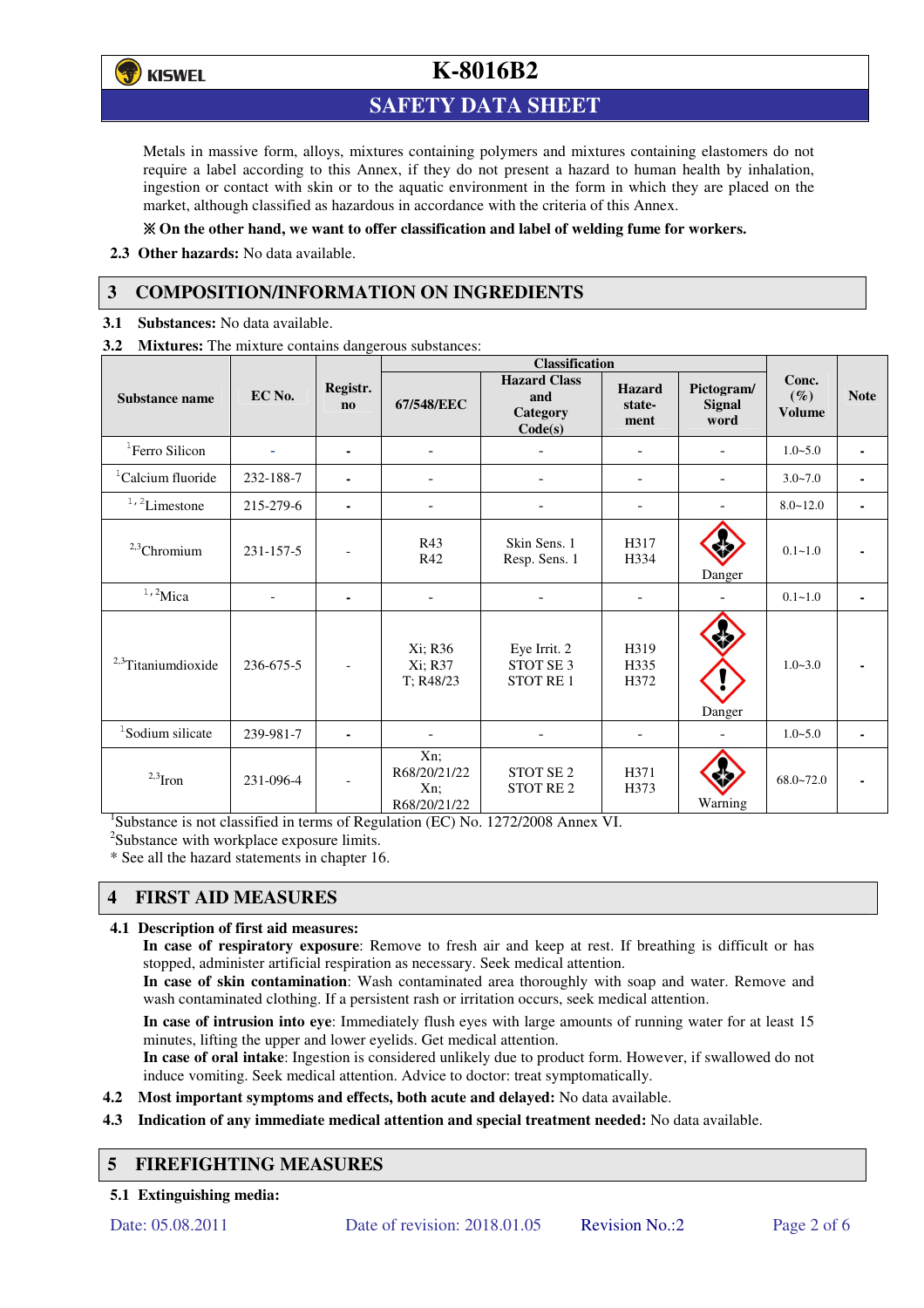

**SAFETY DATA SHEET** 

**Suitable extinguishing media:** Carbon dioxide, dry chemical, water spray. Use extinguishing media appropriate for surrounding fire.

**Unsuitable extinguishing media:** No data available.

- **5.2 Special hazards arising from the substance or mixture:** Fire may produce irritating or poisonous gases.
- **5.3 Advice for firefighters:** In the event of a fire, wear self-contained breathing apparatus and protective clothing.

## **6 ACCIDENTAL RELEASE MEASURES**

**6.1 Personal precautions, protective equipment and emergency procedures:** 

**For non-emergency personnel:** Wear appropriate personal protective equipment as specified in Section 8. Ensure adequate ventilation**.** 

**For emergency responders:** No data available.

**6.2 Environmental precautions:** Avoid dispersal of spilled material and contact with soil, ground and surface water, drains and sewers.

**Methods and material for containment and cleaning up:** Take up mechanically. Collect the material in labeled containers and dispose of according to local and regional authority requirements.

**6.3 Reference to other sections:** See Section 7 for information on safe handling. See Section 8 for information on personal protection equipment. See Section 13 for disposal information.

## **7 HANDLING AND STORAGE**

- **7.1 Precautions for safe handling:** Welding may produce fumes and gases hazardous to health. Avoid breathing these fumes and gases. Use adequate ventilation. Keep away from sources of ignition. Avoid contact with skin, eyes and clothing. Do not eat, drink and smoke in work areas.
- **7.2 Conditions for safe storage, including any incompatibilities**: Store in cool, dry and well-ventilated place. Keep away from incompatible materials. Keep away from heat and open flame.
- **7.3 Specific end use(s):** No data available.

## **8 EXPOSURE CONTROLS/PERSONAL PROTECTION**

**8.1 Control parameters:** Exposure limits were not established for this product.

Workplace exposure limits for substances contained in the mixture are listed in *EH40/2005* Workplace exposure limits:

|                             |                   | Workplace exposure limit                   |                                        |                                                             |                                        |                 |  |
|-----------------------------|-------------------|--------------------------------------------|----------------------------------------|-------------------------------------------------------------|----------------------------------------|-----------------|--|
|                             |                   | Long-term<br>exposure limit<br>(8-hour TWA |                                        | <b>Short-term</b><br>exposure limit<br>$(15\text{-minute})$ |                                        | <b>Comments</b> |  |
| <b>Substance</b>            | <b>CAS</b> number |                                            |                                        |                                                             |                                        |                 |  |
|                             |                   |                                            |                                        |                                                             |                                        |                 |  |
|                             |                   | ppm                                        | reference period)<br>mg.m <sup>3</sup> | ppm                                                         | reference period)<br>mg.m <sup>3</sup> |                 |  |
| Limestone/Calcium carbonate | 1317-65-3         |                                            |                                        |                                                             |                                        |                 |  |
| Total inhalable             |                   |                                            | 10                                     |                                                             |                                        |                 |  |
| Respirable                  |                   |                                            | 4                                      |                                                             |                                        |                 |  |
| Mica                        | 12001-26-2        |                                            |                                        |                                                             |                                        |                 |  |
| Total inhalable             |                   | -                                          | 10                                     | -                                                           |                                        |                 |  |
| respirable                  |                   |                                            | 0.8                                    |                                                             |                                        |                 |  |
| Titanium dioxide            |                   |                                            |                                        |                                                             |                                        |                 |  |
| Total inhalable             | 13463-67-7        | $\overline{\phantom{a}}$                   | 10                                     |                                                             |                                        |                 |  |
| resirable                   |                   | $\overline{\phantom{0}}$                   | 4                                      | -                                                           |                                        |                 |  |
| Iron oxide, fume (as Fe)    | 1309-37-1         | ٠                                          | 5                                      |                                                             | 10                                     |                 |  |

\*A skin notation assigned to the OEL identifies the possibility of significant uptake through the skin.

**8.2 Exposure controls:** Do not eat, drink and smoke. Immediately remove all contaminated clothing. Wash hands before breaks and at the end of work.

**8.2.1 Appropriate engineering controls:** Use local exhaust ventilation during all welding operations.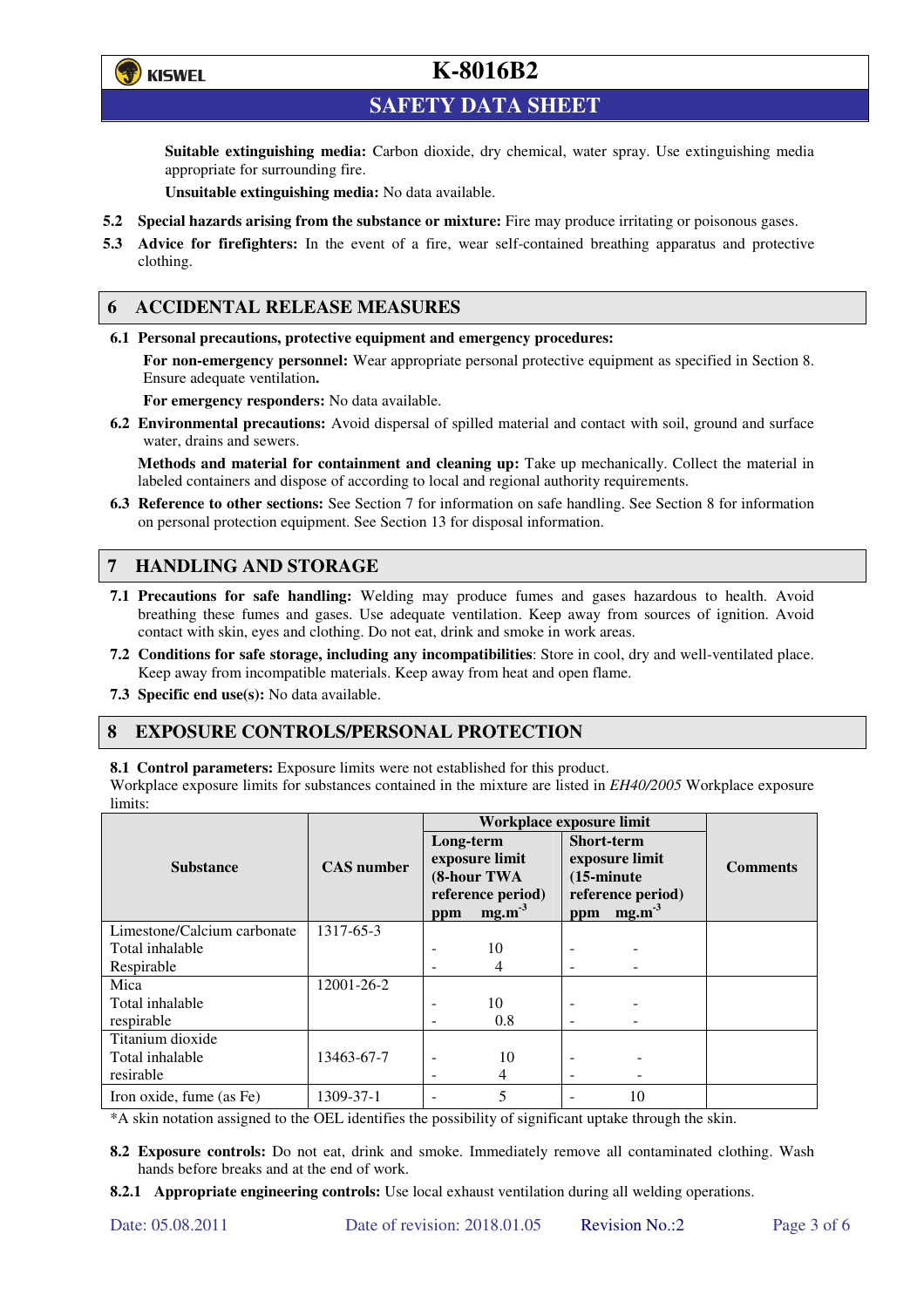

## **SAFETY DATA SHEET**

#### **8.2.2 Individual protection measures, such as personal protective equipment:**

**8.2.2.1 Eye/face protection:** Always wear eye protection during welding operations, helmet and/or face shield with filter lens.

**8.2.2.2 Skin protection:** 

**Hand protection:** Wear appropriate protective (welding) gloves during welding. **Other:** Wear appropriate protective clothing and boots.

- **8.2.2.3 Respiratory protection:** If ventilation is insufficient, use appropriate respirator or self-contained breathing apparatus.
- **8.2.2.4 Thermal hazards:** No data available.
- **8.2.3 Environmental exposure controls:** Do not allow to enter sewers, surface and ground water.

## **9 PHYSICAL AND CHEMICAL PROPERTIES**

#### **9.1 Information on basic physical and chemical properties:**

| Appearance:                                          | solid (metal rod)        |
|------------------------------------------------------|--------------------------|
| Odour:                                               |                          |
| <b>Odour threshold:</b>                              | ۰                        |
| pH:                                                  | $\overline{a}$           |
| Melting point/freezing point:                        |                          |
| Initial boiling point and boiling range:             | $\overline{a}$           |
| <b>Flash point:</b>                                  | $\overline{a}$           |
| <b>Evaporation rate:</b>                             |                          |
| Flammability (solid, gas):                           | $\overline{a}$           |
| <b>Upper/lower flammability or explosive limits:</b> | $\overline{\phantom{a}}$ |
| Vapour pressure:                                     | $\overline{a}$           |
| Vapour density:                                      |                          |
| <b>Relative density:</b>                             | ۰                        |
| Solubility(ies):                                     |                          |
| Partition coefficient: n-octanol/water:              | ۰                        |
| <b>Auto-ignition temperature:</b>                    | $\overline{a}$           |
| <b>Decomposition temperature:</b>                    | $\overline{a}$           |
| <b>Viscosity:</b>                                    |                          |
| <b>Explosive properties:</b>                         |                          |
| <b>Oxidising properties:</b>                         |                          |

**9.2 Other information:** No data available.

## **10 STABILITY AND REACTIVITY**

- **10.1 Reactivity:** No data available.
- **10.2 Chemical stability:** The product is stable under normal conditions. When using it may produce dangerous fumes and gases.
- **10.3 Possibility of hazardous reactions:** No data available.
- **10.4 Conditions to avoid:** Avoid contact with incompatible materials.
- **10.5 Incompatible materials:** Acids, bases, oxidizing agents.

**10.6 Hazardous decomposition products:** Metal oxide fumes and gases are produced during welding.

## **11 TOXICOLOGICAL INFORMATION**

#### **11.1 Information on toxicological effects:**

The mixture may cause an allergic skin reaction. It is suspected of causing cancer. It causes damage to organs through prolonged or repeated exposure.

## **12 ECOLOGICAL INFORMATION**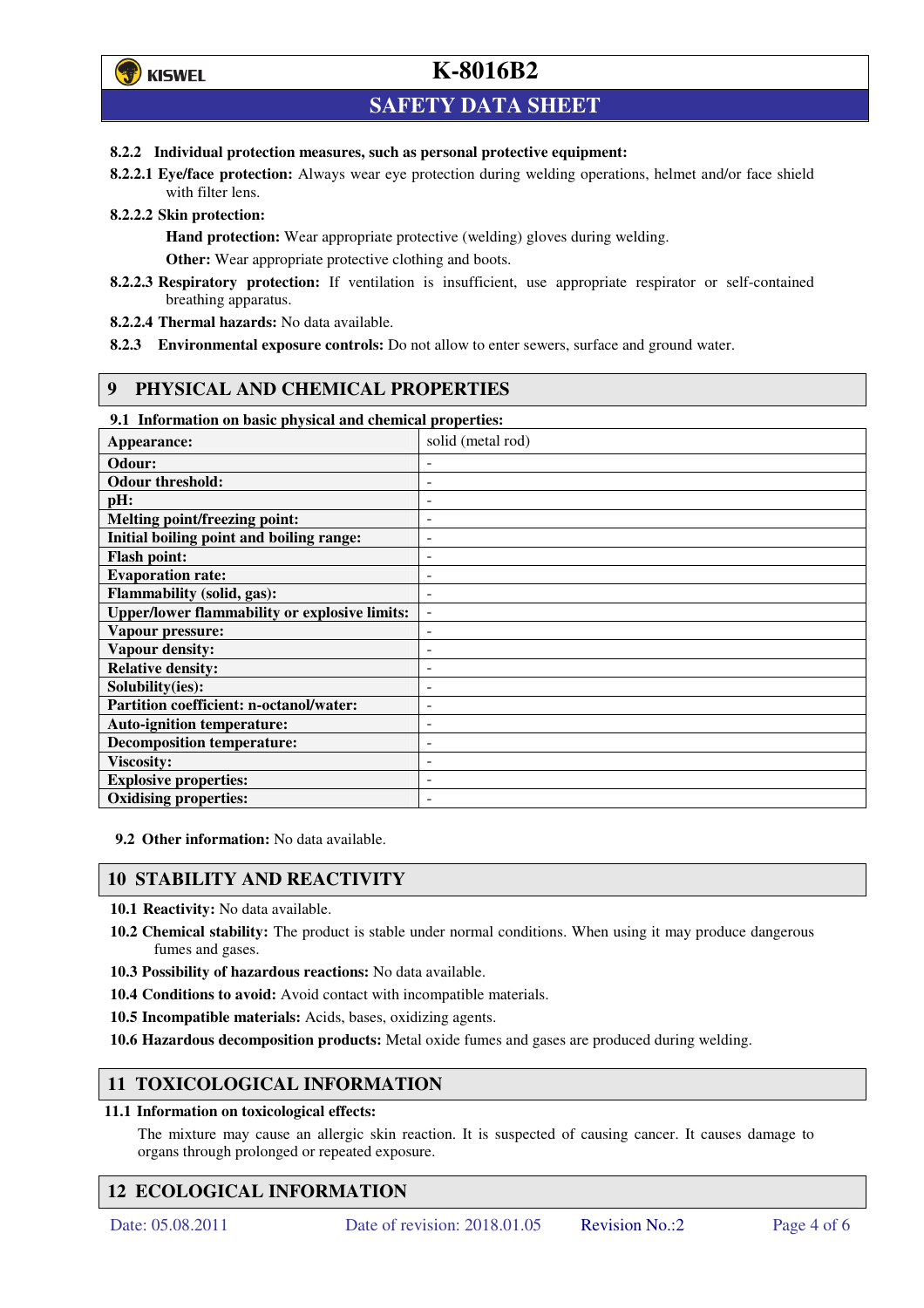

 $\overline{a}$ 

**K-8016B2**

# **SAFETY DATA SHEET**

- **12.1 Toxicity:** No data available
- **12.2 Persistence and degradability:** No data available.
- **12.3 Bioaccumulative potential:** No data available.
- **12.4 Mobility in soil:** No data available.
- **12.5 Results of PBT and vPvB assessment:** No data available.
- **12.6 Other adverse effects:** No data available.

#### **13 DISPOSAL CONSIDERATIONS**

**13.1 Waste treatment methods:** Dispose off in accordance with local and national regulations.

#### **14 TRANSPORT INFORMATION**

**14.1 ADR/RID/ADN:** The mixture is not subject to international regulations on transport of dangerous goods.

| UN number:                            | - |
|---------------------------------------|---|
| UN proper shipping name:              |   |
| Transport hazard class(es):           | - |
| <b>Packing group:</b>                 | - |
| <b>Environmental hazards:</b>         | - |
| <b>Special precautions for user:</b>  |   |
| <b>Transport in bulk according to</b> |   |
| Annex II of MARPOL73/78 and the       | ÷ |
| <b>IBC</b> Code:                      |   |

**14.2 IMDG:** The mixture is not subject to international regulations on transport of dangerous goods.

**14.3 ICAO/IATA:** The mixture is not subject to international regulations on transport of dangerous goods.

#### **15 REGULATORY INFORMATION**

#### **15.1 Safety, health and environmental regulations/legislation specific for the substance or mixture:**

- Corrigendum to Regulation (EC) No 1907/2006 of the European Parliament and of the Council of 18 December 2006 concerning the Registration, Evaluation, Authorization and Restriction of Chemicals (REACH), establishing a European Chemicals Agency, amending Directive 1999/45/EC and repealing Council Regulation (EEC) No 793/93 and Commission Regulation (EC) No 1488/94 as well as Council Directive 76/769/EEC and Commission Directives 91/155/EEC, 93/67/EEC, 93/105/EC and 2000/21/EC (OJ L 396, 30.12.2006);
- Corrigendum to Directive No 2006/121/EC of the European Parliament and of the Council of 18 December 2006 amending Council Directive 67/548/EEC on the approximation of laws, regulations and administrative provisions relating to the classification, packaging and labeling of dangerous substances in order to adapt it to Regulation (EC) No 1907/2006 concerning the Registration, Evaluation, Authorization and Restriction of Chemicals (REACH) and establishing a European Chemicals Agency (OJ L 396, 30.12.2006);
- Regulation (EC) No 1272/2008 of the European parliament and of the Council of 16 December 2008 on classification, labeling and packaging of substances and mixtures, amending and repealing Directives 67/548/EEC and 1999/45/EC, and amending Regulation (EC) No 1907/2006 (OJ L 353, 31.12. 2008).
- COMMISSION REGULATION (EC) No 790/2009 of 10 August 2009 amending, for the purposes of its adaptation to technical and scientific progress, Regulation (EC) No 1272/2008 of the European Parliament and of the Council on classification, labeling and packaging of substances and mixtures.
- COMMISSION REGULATION (EU) No 453/2010 of 20 May 2010 amending Regulation (EC) No 1907/2006 of the European Parliament and of the Council on the Registration, Evaluation, Authorisation and Restriction of Chemicals (REACH).